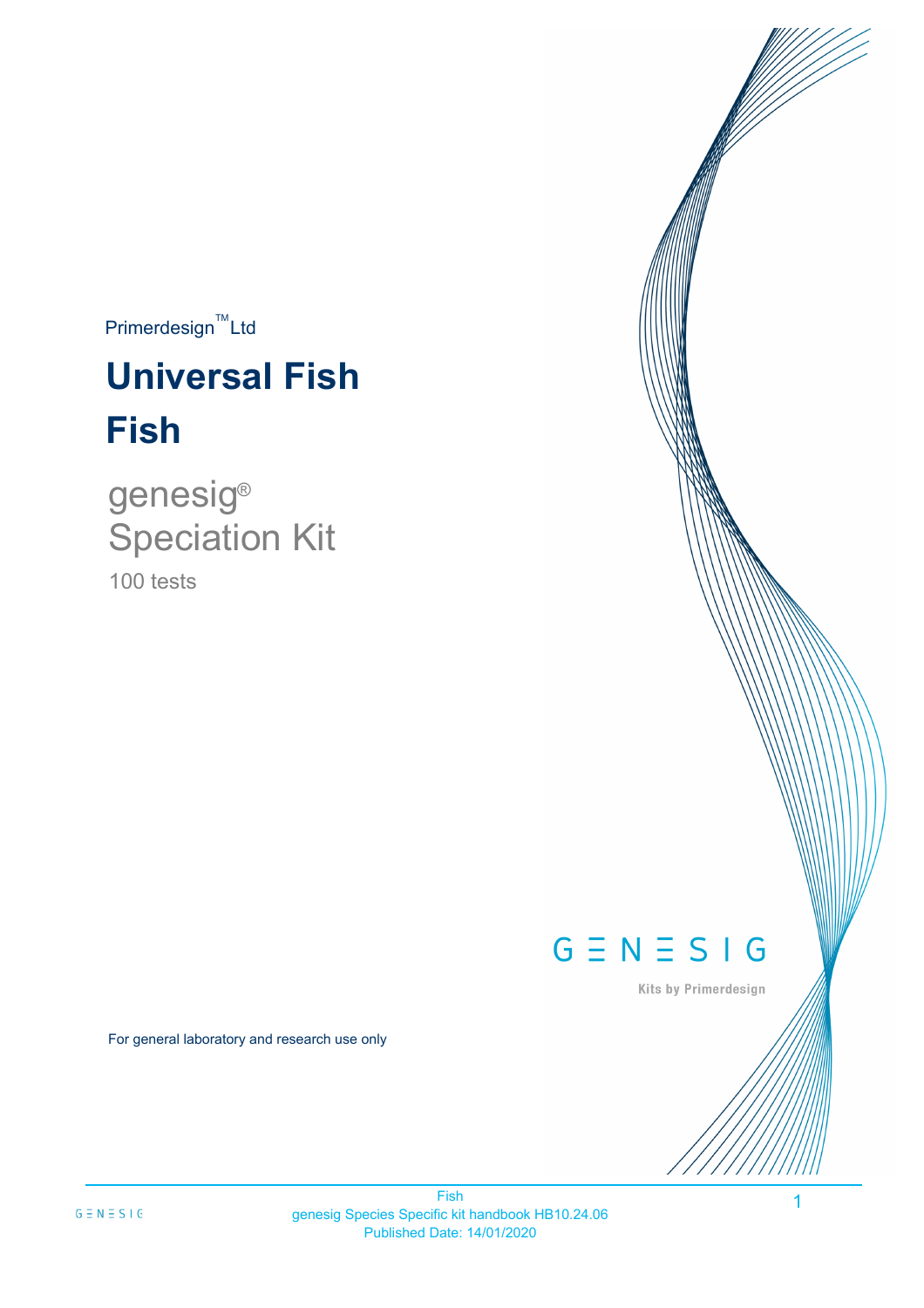# Principles of the test

### **Real-time PCR**

This kit provides a method for detecting Universal Fish mitochondrial DNA in food samples. The kit is based on the PCR amplification of a unique species-specific tag present in the mitochondrial genome. The mitochondrial genome is an ideal target since it has been sequenced for many different species. This allows comprehensive bioinformatics analysis followed by careful design to ensure specific detection of the desired species whilst excluding detection of other related species. Furthermore, since there are multiple copies of each mitochondrial genome within each cell, the detection sensitivity for this kit is up to 100 times greater than that of a test which targets a single copy locus within the nuclear DNA genome.

PCR amplification is detected by means of a hydrolysis probe ("Taqman-style") which is degraded during PCR, releasing fluorescence. The fluorescence trace can be used to both detect and quantify the number of copies of Universal Fish mitochondrial DNA present in the sample.

#### **Positive control**

The kit provides a positive control template which should be used on every run to prove that your reaction conditions are working correctly. Please note the positive control template poses a significant risk of contamination and should be handled carefully in a separate post PCR environment.

#### **Negative control**

To validate any positive findings a negative control reaction should be included every time the kit is used. For this reaction the RNase/DNase free water should be used instead of template. A negative result indicates that the reagents have not become contaminated while setting up the run.

#### **Internal extraction control**

When performing DNA extraction, it is often advantageous to have an exogenous source of DNA template that is spiked into the lysis buffer. This control DNA is then co-purified with the sample DNA and can be detected as a positive control for the extraction process. Successful copurification and qPCR for the control DNA also indicates that PCR inhibitors are not present at a high concentration.

A separate primer and probe mix are supplied with this kit to detect the exogenous DNA using qPCR. The primers are present at PCR limiting concentrations which allows multiplexing with the target sequence primers. Amplification of the control DNA does not interfere with detection of the Fish target DNA even when present at low copy number. The Internal control is detected through the VIC channel.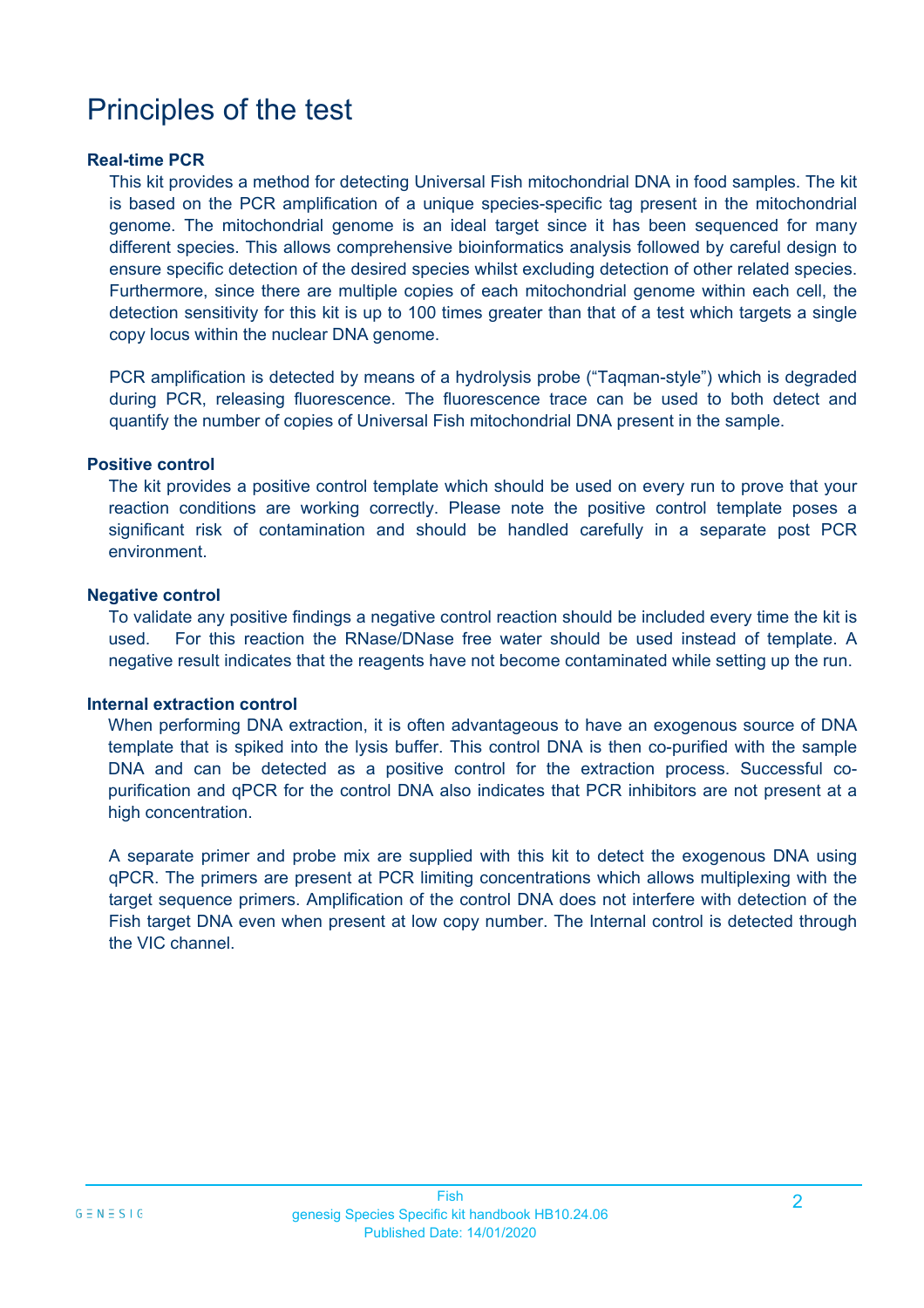### **Sensitivity**

Under optimal PCR conditions the kit provides exceptional sensitivity. Priming efficiency is guaranteed >95% and the kit can detect less than 100 copies of the target mtDNA. Assuming 50 copies of mtDNA per cell this equates to a detection sensitivity limit of 1-2 muscle cells within a sample.

### **Specificity**

Assays are designed to specifically detect the query target(s) at the >95% homology and identity level in silico and to prevent detection of any off-target sequences (unless specified). Internal testing has nevertheless indicated some cross-reactivity with Ostrich.

The kit is designed to specifically detect Fish species that are relevant to the food industry and to give negative detection on other species. If you have a query about the detection status of a specific species or sub-species please enquire: enquiry@primerdesign.co.uk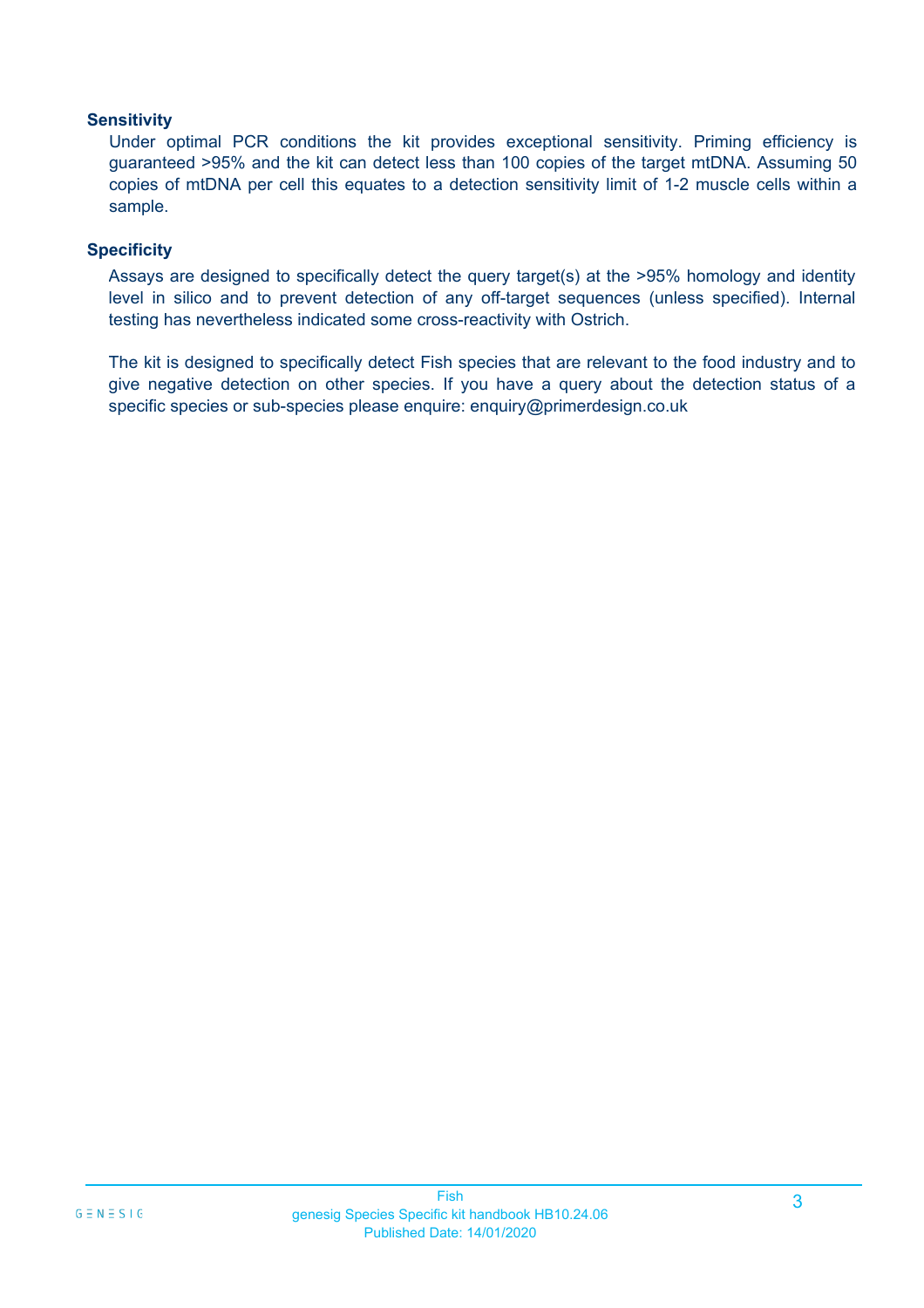# Kit contents

- **Universal Fish specific primer/probe mix (BROWN)** FAM labelled
- **Universal Fish positive control template (RED)**
- **Internal extraction control primer/probe mix (BROWN)** VIC labelled as standard
- **Internal extraction control DNA (BLUE)**
- **RNase/DNase free water (WHITE)** for resuspension of primer/probe mixes
- **Template preparation buffer (YELLOW)** for resuspension of internal control template and positive control template

# Reagents and equipment to be supplied by the user

### **Real-time PCR Instrument**

#### **DNA extraction kit**

This kit is recommended for use with genesig Easy DNA/RNA extraction kit. However, it is designed to work well with all processes that yield high quality DNA with minimal PCR inhibitors.

### **oasig**TM **lyophilised or Precision**®**PLUS 2X qPCR Master Mix**

This kit is intended for use with oasig or PrecisionPLUS 2X qPCR Master Mix.

**Pipettors and Tips**

**Vortex and centrifuge**

#### **Thin walled 1.5 ml PCR reaction tubes**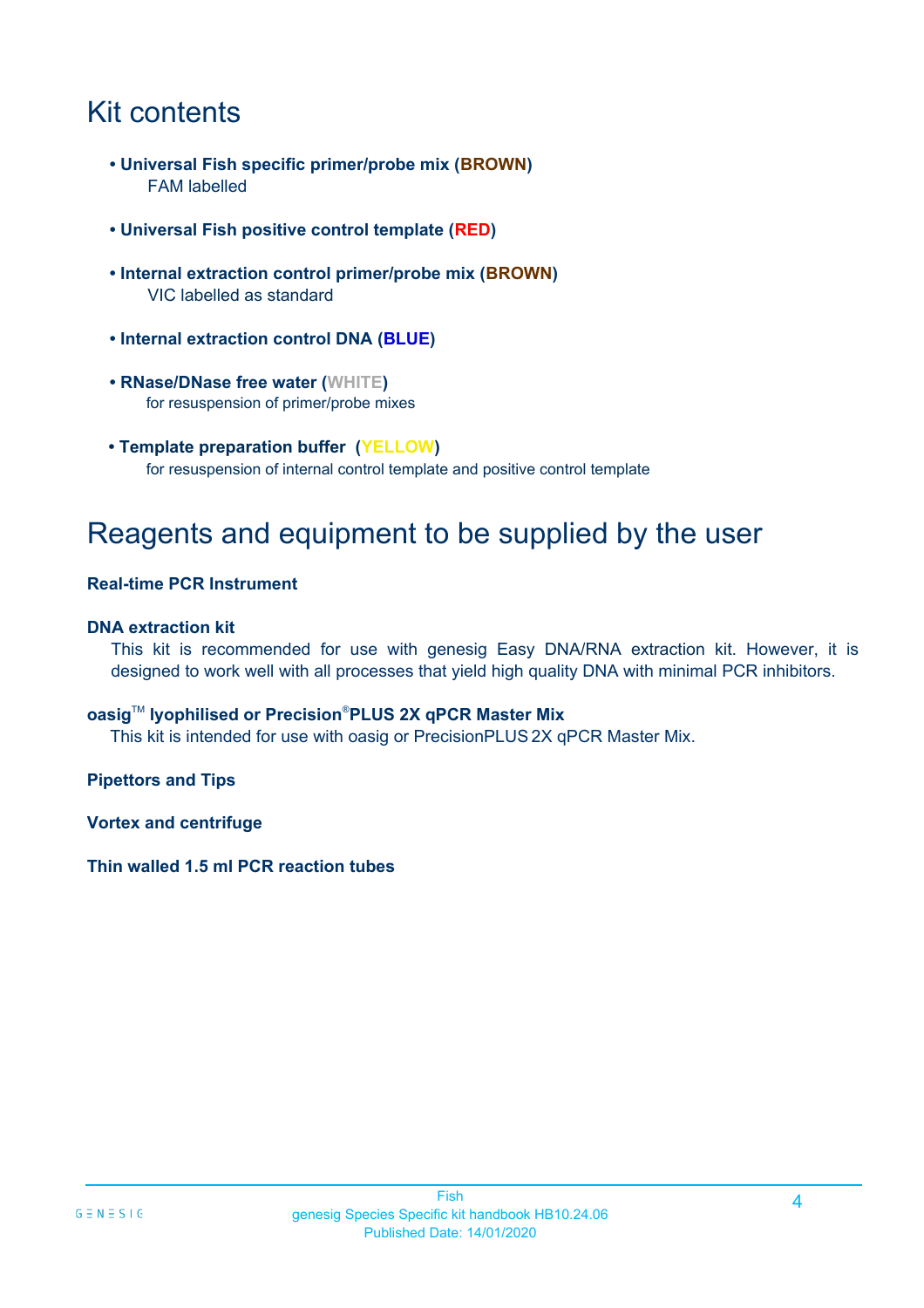### Kit storage and stability

This kit is stable at room temperature but should be stored at -20ºC on arrival. Once the lyophilised components have been resuspended they should not be exposed to temperatures above -20°C for longer than 30 minutes at a time and unnecessary repeated freeze/thawing should be avoided. The kit is stable for six months from the date of resuspension under these circumstances. Primerdesign does not recommend using the kit after the expiry date stated on the pack.

### Suitable sample material

All kinds of sample material suited for PCR amplification can be used. Please ensure the samples are suitable in terms of purity, concentration, and DNA integrity (An internal PCR control is supplied to test for non specific PCR inhibitors). Always run at least one negative control with the samples. To prepare a negative control, replace the template DNA sample with RNase/DNase free water.

### Dynamic range of test

Under optimal PCR conditions genesig Universal Fish detection kits have very high priming efficiencies of >95% and can detect less than 100 copies of target template.

### Notices and disclaimers

This product is developed, designed and sold for research purposes only. It is not intended for human diagnostic or drug purposes or to be administered to humans unless clearly expressed for that purpose by the Food and Drug Administration in the USA or the appropriate regulatory authorities in the country of use. During the warranty period Primerdesign genesig detection kits allow precise and reproducible data recovery combined with excellent sensitivity. For data obtained by violation to the general GLP guidelines and the manufacturer's recommendations the right to claim under guarantee is expired. PCR is a proprietary technology covered by several US and foreign patents. These patents are owned by Roche Molecular Systems Inc. and have been sub-licensed by PE Corporation in certain fields. Depending on your specific application you may need a license from Roche or PE to practice PCR. Additional information on purchasing licenses to practice the PCR process may be obtained by contacting the Director of Licensing at Roche Molecular Systems, 1145 Atlantic Avenue, Alameda, CA 94501 or Applied Biosystems business group of the Applera Corporation, 850 Lincoln Centre Drive, Foster City, CA 94404. In addition, the 5' nuclease assay and other homogeneous amplification methods used in connection with the PCR process may be covered by U.S. Patents 5,210,015 and 5,487,972, owned by Roche Molecular Systems, Inc, and by U.S. Patent 5,538,848, owned by The Perkin-Elmer Corporation.

# Trademarks

Primerdesign™ is a trademark of Primerdesign Ltd.

genesig $^\circledR$  is a registered trademark of Primerdesign Ltd.

The PCR process is covered by US Patents 4,683,195, and 4,683,202 and foreign equivalents owned by Hoffmann-La Roche AG. BI, ABI PRISM® GeneAmp® and MicroAmp® are registered trademarks of the Applera Genomics (Applied Biosystems Corporation). BIOMEK® is a registered trademark of Beckman Instruments, Inc.; iCycler™ is a registered trademark of Bio-Rad Laboratories, Rotor-Gene is a trademark of Corbett Research. LightCycler™ is a registered trademark of the Idaho Technology Inc. GeneAmp®, TaqMan® and AmpliTaqGold® are registered trademarks of Roche Molecular Systems, Inc., The purchase of the Primerdesign reagents cannot be construed as an authorization or implicit license to practice PCR under any patents held by Hoffmann-LaRoche Inc.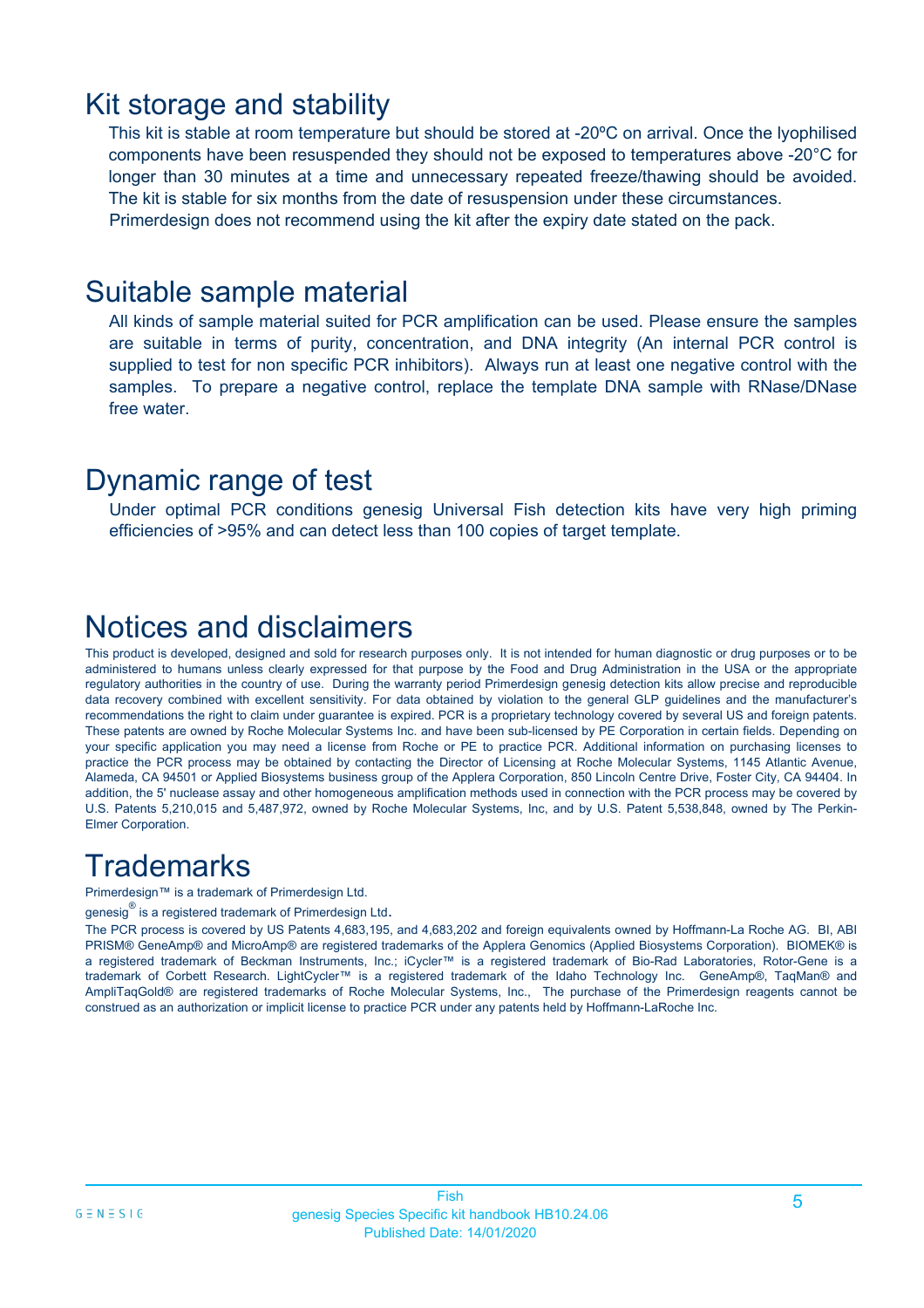## Resuspension protocol

To minimize the risk of contamination with foreign DNA, we recommend that all pipetting be performed in a PCR clean environment. Ideally this would be a designated PCR lab or PCR cabinet. Filter tips are recommended for all pipetting steps.

#### **1. Pulse-spin each tube in a centrifuge before opening.**

This will ensure lyophilised primer and probe mix is in the base of the tube and is not spilt upon opening the tube.

### **2. Resuspend the primer/probe mixes in the RNase/DNase free water supplied according to the table below:**

To ensure complete resuspension, vortex each tube thoroughly.

| Component - resuspend in water                       | Volume    |
|------------------------------------------------------|-----------|
| <b>Pre-PCR pack</b>                                  |           |
| Universal Fish primer/probe mix (BROWN)              | $110 \mu$ |
| Internal extraction control primer/probe mix (BROWN) | 165 µI    |

### **3. Resuspend the internal control template and positive control template in the template preparation buffer supplied, according to the table below:**

To ensure complete resuspension, vortex the tube thoroughly.

| Component - resuspend in template preparation buffer |         |  |
|------------------------------------------------------|---------|--|
| <b>Pre-PCR heat-sealed foil</b>                      |         |  |
| Internal extraction control DNA (BLUE)               | $500$ µ |  |
| <b>Post-PCR heat-sealed foil</b>                     |         |  |
| Universal Fish Positive Control Template (RED) *     | $500$ µ |  |

\* This component contains high copy number template and is a VERY significant contamination risk. It must be opened and handled in a separate laboratory environment, away from the other components.

### DNA extraction

The internal extraction control DNA can be added either to the DNA lysis/extraction buffer or to the DNA sample once it has been resuspended in lysis buffer.

**DO NOT add the internal extraction control DNA directly to the unprocessed biological sample as this will lead to degradation and a loss in signal.**

- **1. Add 4µl of the Internal extraction control DNA (BLUE) to each sample in DNA lysis/extraction buffer per sample.**
- **2. Complete DNA extraction according to the manufacturers protocols.**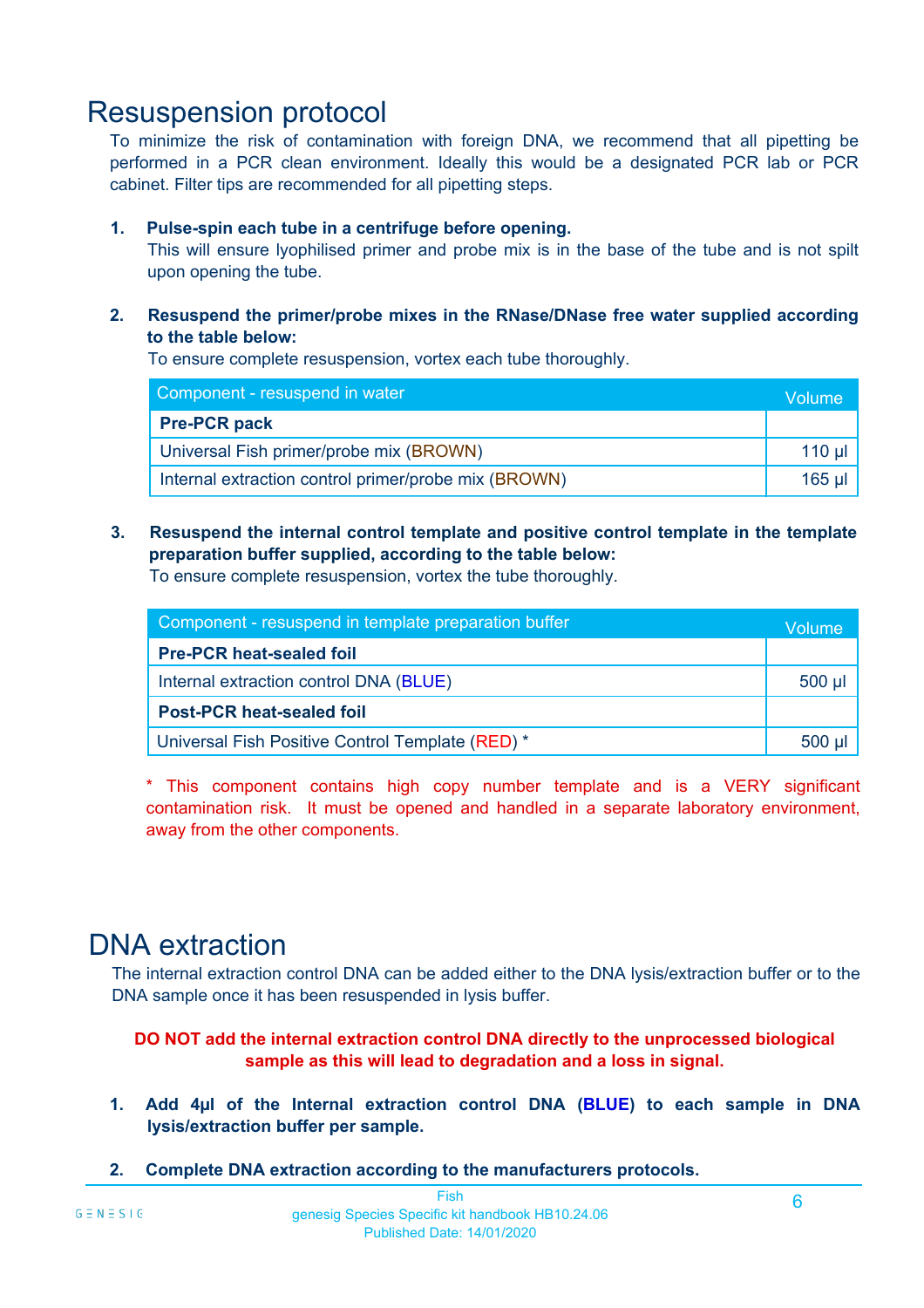# qPCR detection protocol

**1. For each DNA sample prepare a reaction mix according to the table below:** Include sufficient reactions for positive and negative controls.

| Component                                            | Volume          |
|------------------------------------------------------|-----------------|
| oasig or PrecisionPLUS 2X qPCR Master Mix            | 10 <sub>µ</sub> |
| Universal Fish primer/probe mix (BROWN)              | 1 µl            |
| Internal extraction control primer/probe mix (BROWN) | 1 µl            |
| <b>RNase/DNase free water (WHITE)</b>                | $3 \mu$         |
| <b>Final Volume</b>                                  | 15 ul           |

- **2. Pipette 15µl of each mix into individual wells according to your qPCR experimental plate set up.**
- **3. Pipette 5µl of DNA template into each well, according to your experimental plate set up.** To obtain a strong signal, the ideal concentration of DNA is 1-3ng/µl. The concentration should not exceed 5ng/µl. Substitute sample DNA for RNase/DNase free water as a negative control. Substitute sample DNA for positive control template as a positive control.

# qPCR amplification protocol

Amplification conditions using oasig or PrecisionPLUS 2X qPCR Master Mix.

|             | <b>Step</b>         | <b>Time</b>     | Temp           |
|-------------|---------------------|-----------------|----------------|
|             | Enzyme activation   | 2 min           | 95 $°C$        |
| Cycling x50 | <b>Denaturation</b> | 10 <sub>s</sub> | $95^{\circ}$ C |
|             | DATA COLLECTION *   | 60 s            | 60 °C          |

\* Fluorogenic data should be collected during this step through the FAM and VIC channels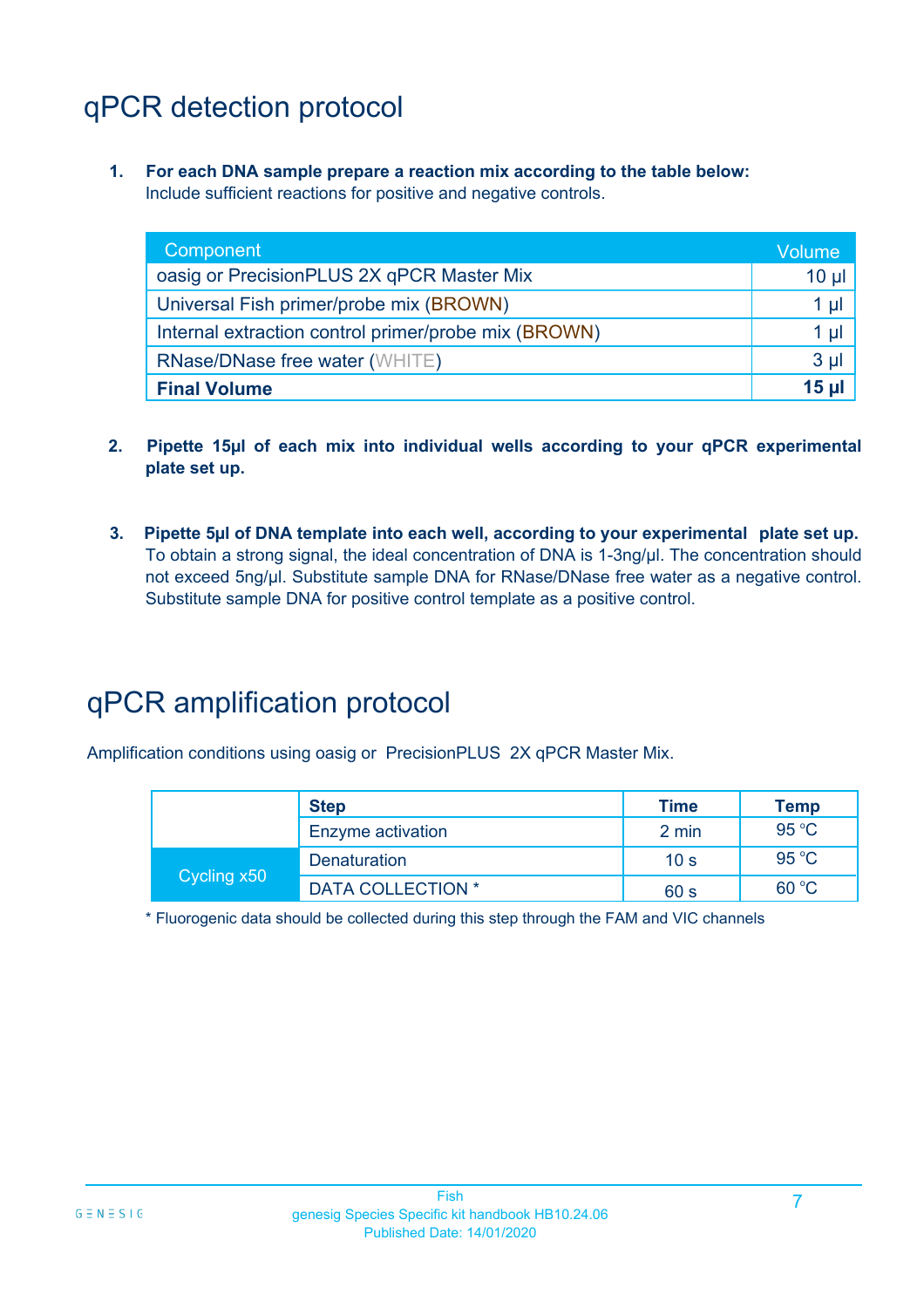# Interpretation of results

For interpretation when speciation kit used independently of the universal meat or fish kit

| <b>Target</b><br>(FAM) | <b>Internal</b><br>control<br>(VIC) | <b>Positive</b><br>control | <b>Negative</b><br>control | Interpretation                                        |
|------------------------|-------------------------------------|----------------------------|----------------------------|-------------------------------------------------------|
| $\leq 35$              | $+ 1 -$                             | ٠                          |                            | <b>POSITIVE RESULT</b>                                |
| $> 35$ or -            | ٠                                   | ٠                          |                            | <b>NEGATIVE RESULT</b>                                |
|                        |                                     |                            |                            |                                                       |
| $+$ / -                | $+ 1 -$                             | ٠                          | $\leq 35$                  | <b>EXPERIMENT FAILED</b><br>due to test contamination |
| $+ 1 -$                | $+ 1 -$                             | ٠                          | $> 35$                     | $\star$                                               |
| $> 35$ or -            |                                     | ٠                          |                            | <b>SAMPLE PREPARATION FAILED</b>                      |
| $+1$                   | $+$ / -                             |                            | $+1-$                      | <b>EXPERIMENT FAILED</b>                              |

Positive control template (**RED**) is expected to amplify between Cq 16 and 23. Failure to satisfy this quality control criterion is a strong indication that the experiment has been compromised.

\*Where the test sample is positive and the negative control is positive with a  $Cq > 35$ , the sample must be reinterpreted based on the relative signal strength of the two results:



If the sample amplifies > 5 Cq earlier than the negative control then the sample should be reinterpreted (via the table above) with the negative control verified as negative.

**INCONCLUSIVE**  $\Delta$ Cq < 5 Negative Sample control

If the sample amplifies < 5 Cq earlier than the negative control then the positive sample result is invalidated and the result should be determined inconclusive due to test contamination. The test for this sample should be repeated.

### **Internal PCR control**

The Cq value obtained with the internal control will vary significantly depending on the extraction efficiency, the quantity of DNA added to the PCR reaction and the individual machine settings. Cq values of 28±3 are within the normal range. When amplifying a Fish sample with a high genome copy number, the internal extraction control may not produce an amplification plot. This does not invalidate the test and should be interpreted as a positive experimental result.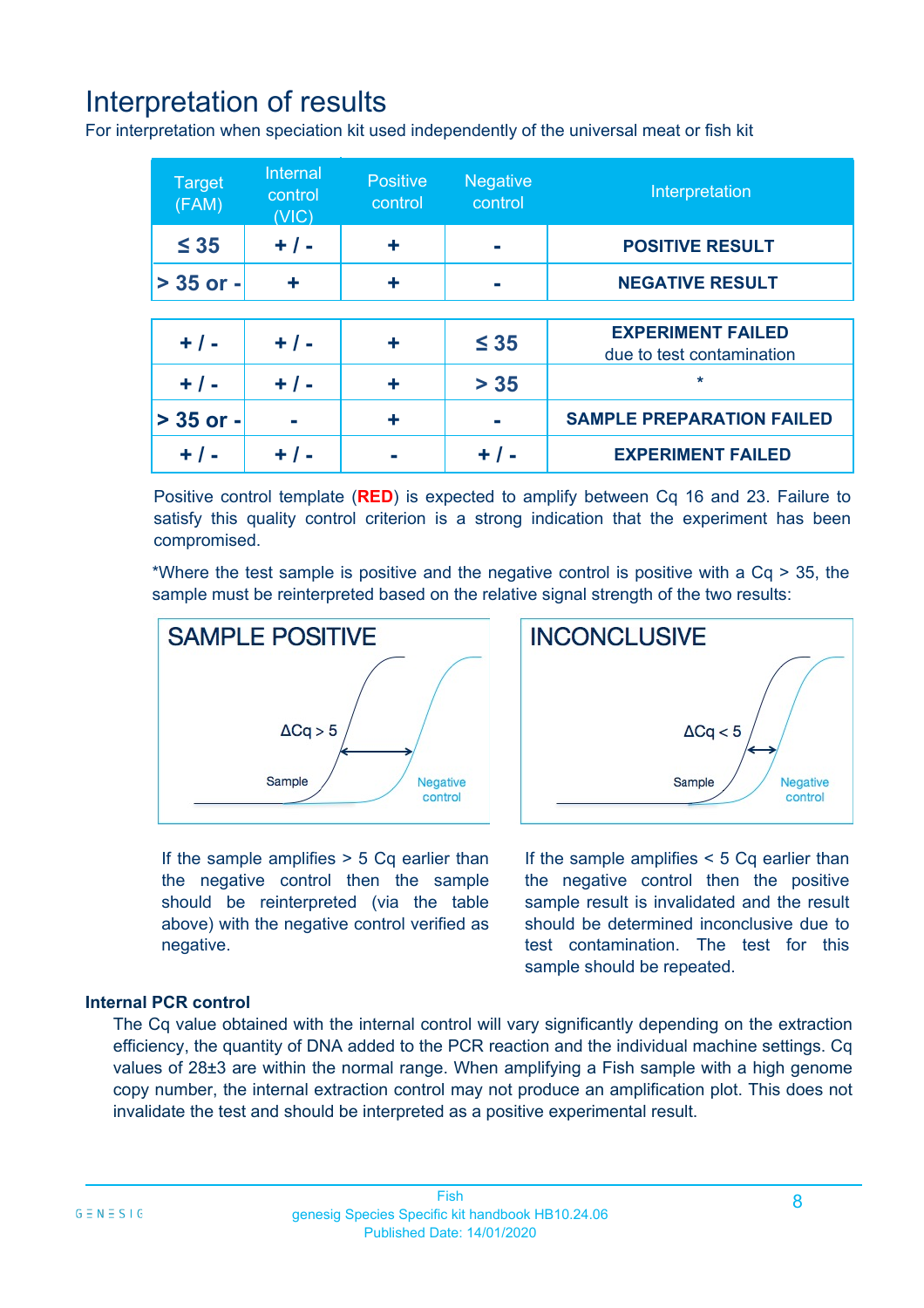### Interpretation of results

For interpretation when speciation kit used in conjunction with the universal meat or fish kit

| <b>Target</b><br>(FAM) | Internal<br>control<br>(VIC) | <b>Universal</b><br>signal<br>(FAM) | <b>Positive</b><br>control<br>(Target &<br>Universal<br>signal) | <b>Negative</b><br>control<br>(Target<br>only) | Interpretation                                                              |
|------------------------|------------------------------|-------------------------------------|-----------------------------------------------------------------|------------------------------------------------|-----------------------------------------------------------------------------|
| ÷                      | $+$ / -                      | ÷                                   | ٠                                                               |                                                | <b>POSITIVE RESULT</b><br>calculate species %<br>and check test sensitivity |
|                        | ٠                            | ╋                                   | ٠                                                               |                                                | <b>NEGATIVE RESULT</b>                                                      |
|                        |                              | ٠                                   | ٠                                                               |                                                | <b>SAMPLE FAILED</b><br>repeat test                                         |
| ÷                      | $+ / -$                      |                                     | ٠                                                               |                                                | <b>SAMPLE FAILED</b><br>repeat test                                         |
| $+$ / -                | $+$ / -                      | $+ / -$                             | ٠                                                               | $\leq 35$                                      | <b>EXPERIMENT FAILED</b><br>due to test contamination                       |
| $+$ / -                | $+$ / -                      | $+$ / -                             | ٠                                                               | $> 35$                                         | $\star$                                                                     |
|                        | ٠                            |                                     | ٠                                                               |                                                | <b>NO ANIMAL DNA DETECTED</b>                                               |
|                        |                              |                                     | ٠                                                               |                                                | <b>SAMPLE PREPARATION FAILED</b>                                            |
| $+$ / -                | + / -                        | + / -                               |                                                                 | $+$ / -                                        | <b>EXPERIMENT FAILED</b>                                                    |

Positive control template (**RED**) is expected to amplify between Cq 16 and 23. Failure to satisfy this quality control criterion is a strong indication that the experiment has been compromised

\*Where the test sample is positive and the negative control is positive with a  $Cq > 35$ , the sample must be reinterpreted based on the relative signal strength of the two results:



If the sample amplifies  $> 5$  Cq earlier than the negative control then the sample should be reinterpreted (via the table above) with the negative control verified as negative.



If the sample amplifies < 5 Cq earlier than the negative control then the positive sample result is invalidated and the result should be determined inconclusive due to test contamination. The test for this sample should be repeated.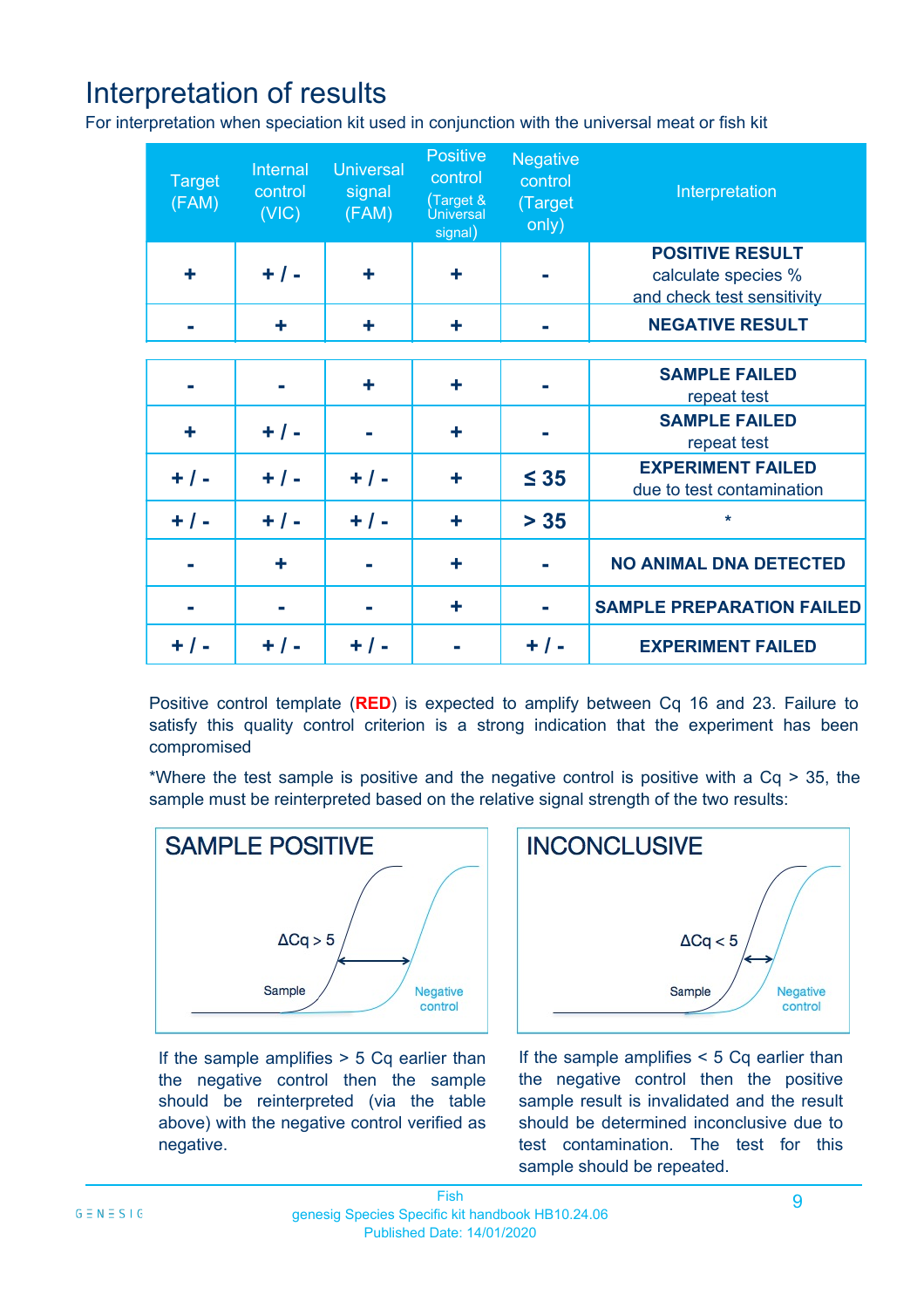#### **Calculating species %**

(n.b. a Microsoft Excel applet for automatic % calculation is available free of charge. Contact support@primerdesign.co.uk to request)

Species % = (2^-[(Cq Universal Fish [SAMPLE] – Cq Universal Fish [+ve control]) - (Cq Universal meat [SAMPLE] – Cq Universal meat [+ve control] )]) x 100

Worked example: test gives following Cq values:

Universal Fish test on sample: 24.1 Universal Fish test on positive control DNA: 23.5 Universal meat test on sample: 22.2 Universal meat test on positive control DNA: 22.4

Universal Fish% =

 $(2^{\lambda}-(24.1-23.5)-(22.2-22.4))) \times 100 =$ 

 $(2^{\wedge}$  -((0.6) - (-0.2))) x 100 =

(2^ -0.8) x 100 = **57.4%**

n.b. In rare circumstances, some samples may produce a speciation % greater then 100. This is usually due to the presence of PCR inhibition affecting the multiplex reaction and should be reported as 100%. If the reported speciation is greater than 400% then the level of PCR inhibition is likely too great for accurate speciation reporting. Samples such as these should be re-extracted with extra washes to remove PCR inhibitors.